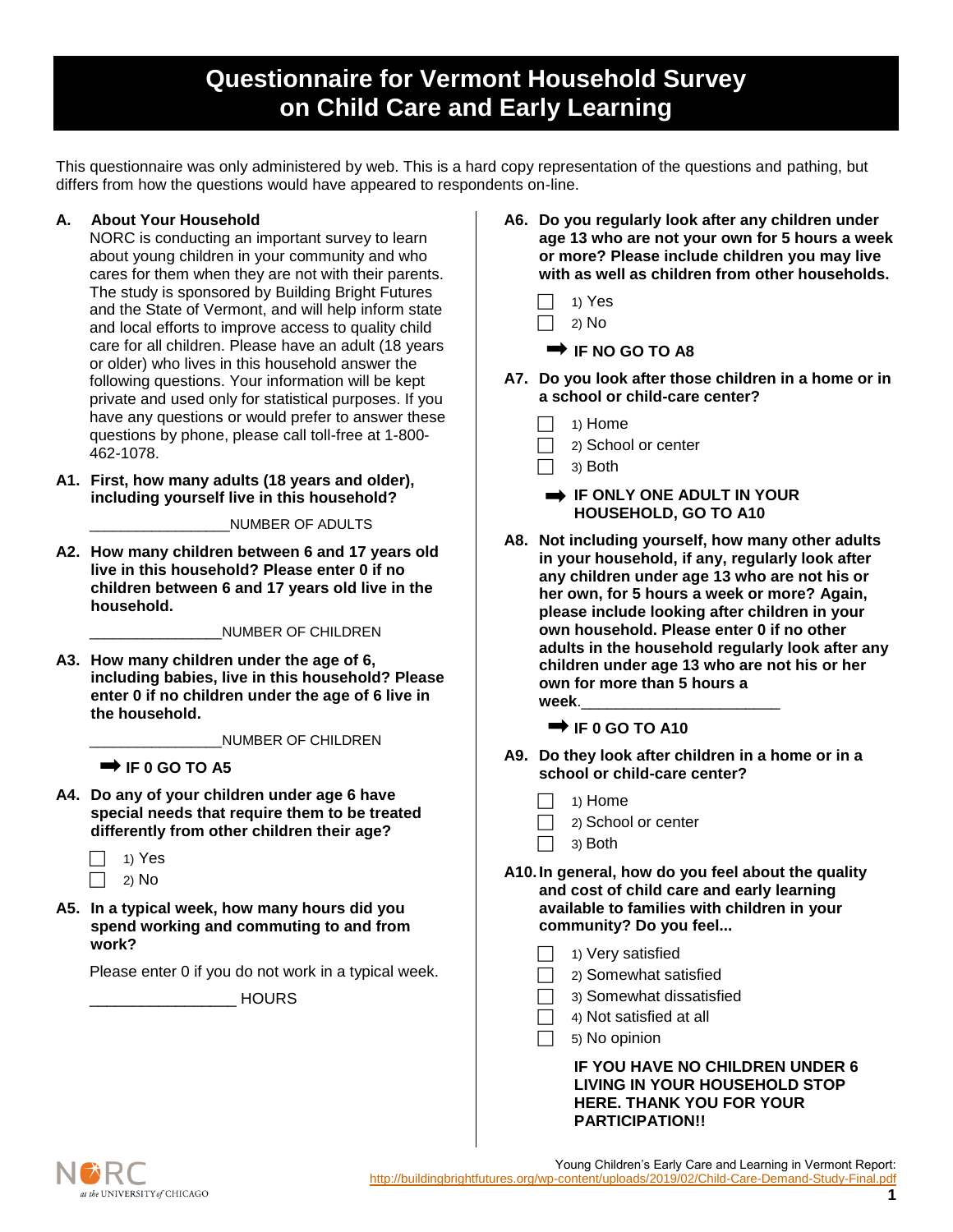# **Child care and early learning that your household uses**

**B. In addition to a child's parents or legal guardians, a child may be cared for by other adults in the household, by relatives or friends outside of the household, or by a child-care professional in a center or someone's home. Next, I have some questions about the various people who care for your child/children in a typical week.**

#### **ANSWER THE FOLLOWING QUESTIONS ONLY FOR THE CHILDREN UNDER THE AGE OF SIX YOU LIST IN QUESTION B1. PLEASE ANSWER EVERY QUESTION FOR EACH CHILD YOU HAVE UNDER THE AGE OFSIX.**

|                                                                                                                                                                                     | Child 1           | <b>Child 2</b>    | Child 3           | Child 4           | Child 5           | Child 6         |
|-------------------------------------------------------------------------------------------------------------------------------------------------------------------------------------|-------------------|-------------------|-------------------|-------------------|-------------------|-----------------|
| B1. Please indicate the ages in years of<br>your children under 6. Please list each<br>child separately, even if more than one<br>are the same age.                                 |                   |                   |                   |                   |                   |                 |
| B2. In a typical week, do you use any non-<br>parental/non-guardian care for your<br><age> year old child?<br/>IF NO FOR A CHILD SKIP TO<br/><b>SECTION C FOR THAT CHILD.</b></age> | 1) Yes<br>$2)$ No | 1) Yes<br>$2)$ No | 1) Yes<br>$2)$ No | 1) Yes<br>$2)$ No | 1) Yes<br>$2)$ No | 1) Yes<br>2) No |
| UNPAID CHILD CARE BY A RELATIVE, FRIEND OF NEIGHBOR                                                                                                                                 |                   |                   |                   |                   |                   |                 |
| B3. In a typical week, do you use at least<br>five hours of unpaid care by a relative,<br>friend or neighbor for your <age> year<br/>old child?</age>                               | 1) Yes<br>$2)$ No | 1) Yes<br>$2)$ No | 1) Yes<br>$2)$ No | 1) Yes<br>$2)$ No | 1) Yes<br>$2)$ No | 1) Yes<br>2) No |
| IF NO FOR A CHILD SKIP TO<br><b>SECTION B6 FOR THAT CHILD.</b>                                                                                                                      |                   |                   |                   |                   |                   |                 |
| B4. How many hours per week of unpaid<br>care do you use for your <age> year<br/>old child?</age>                                                                                   | Hours             | <b>Hours</b>      | <b>Hours</b>      | <b>Hours</b>      | <b>Hours</b>      | Hours           |
| B5. Are any of those hours of unpaid care<br>during evenings, weekends or<br>overnight?                                                                                             | 1) Yes<br>$2)$ No | 1) Yes<br>$2)$ No | 1) Yes<br>$2)$ No | 1) Yes<br>$2)$ No | 1) Yes<br>$2)$ No | 1) Yes<br>2) No |

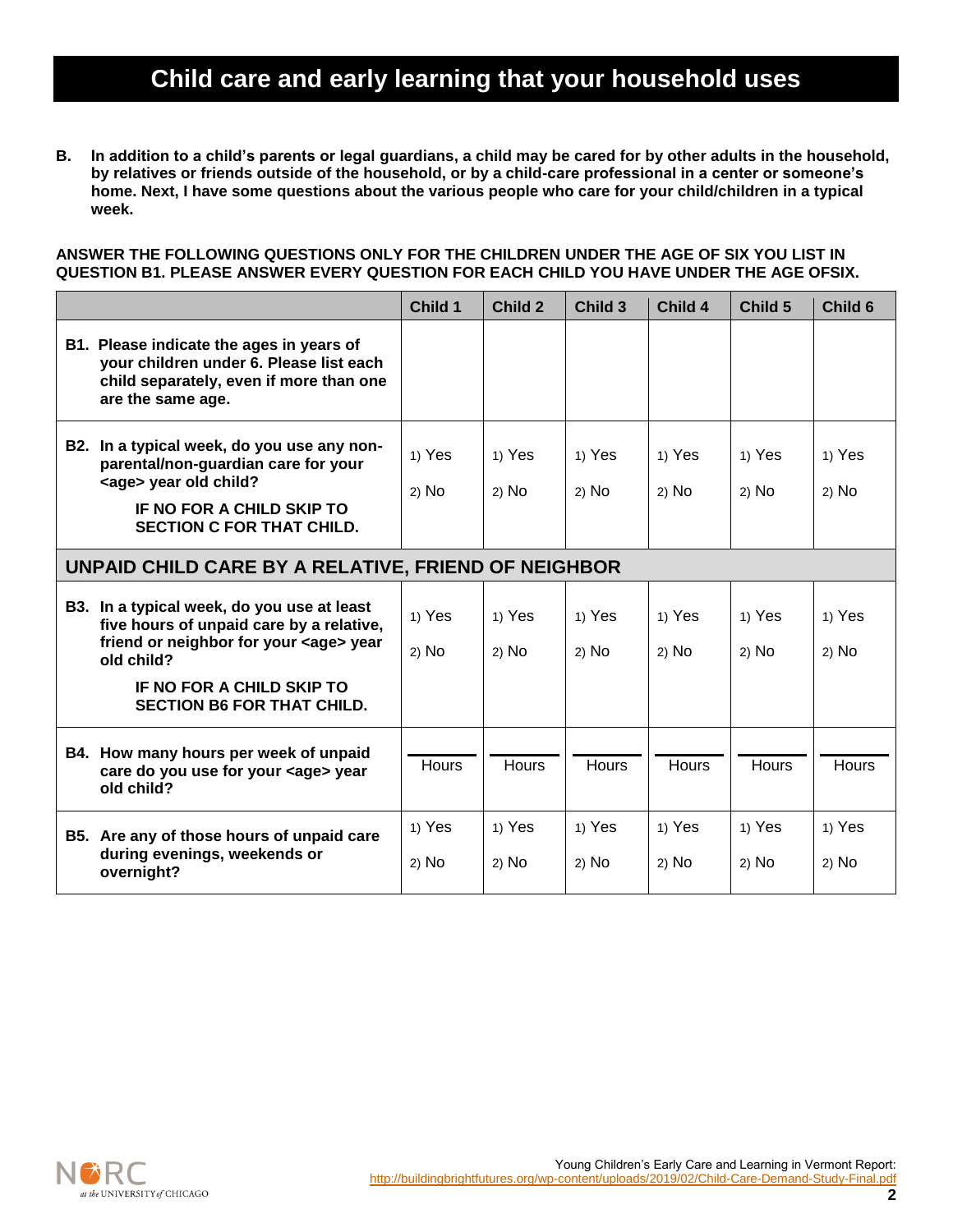|                                                                                                                                                                                                                                                                                                                                               | Child 1                | Child 2                | Child 3           | Child 4                | Child 5                 | Child 6                |
|-----------------------------------------------------------------------------------------------------------------------------------------------------------------------------------------------------------------------------------------------------------------------------------------------------------------------------------------------|------------------------|------------------------|-------------------|------------------------|-------------------------|------------------------|
| PAID OR UNPAID CENTER-BASED CHILD CARE                                                                                                                                                                                                                                                                                                        |                        |                        |                   |                        |                         |                        |
| B6. In a typical week, do you use any paid<br>or unpaid center-based care, such as a<br>pre-school, day care center, public pre-<br>kindergarten, Head Start, or faith-<br>based nursery school, for your <age><br/>year old child? Please do not include<br/>kindergarten.<br/>IF NO FOR A CHILD SKIP TO B10<br/><b>FOR THAT CHILD</b></age> | 1) Yes<br>2) No        | 1) Yes<br>$2)$ No      | 1) Yes<br>$2)$ No | 1) Yes<br>$2)$ No      | 1) Yes<br>$2)$ No       | 1) Yes<br>2) No        |
| B7. How many hours per week of center-<br>based care do you use for your <age><br/>year old child?</age>                                                                                                                                                                                                                                      | <b>Hours</b>           | Hours                  | Hours             | Hours                  | <b>Hours</b>            | Hours                  |
| B7a. Are any of those hours of care during<br>evenings, weekends, overnight                                                                                                                                                                                                                                                                   | 1) Yes<br>2) No        | 1) Yes<br>$2)$ No      | 1) Yes<br>$2)$ No | 1) Yes<br>$2)$ No      | 1) Yes<br>$2)$ No       | 1) Yes<br>$2)$ No      |
| B8. How much do you pay each week for<br>this center-based care for your <age><br/>year old child?<br/>DON'T KNOW/REFUSED, GO TO B8a</age>                                                                                                                                                                                                    | $\frac{2}{2}$<br>week/ | $\frac{1}{2}$<br>/week | /week             | $\frac{1}{2}$<br>/week | $\frac{1}{2}$<br>/week  | $\frac{1}{2}$<br>/week |
| B8a. Please give your best estimate of how<br>much you pay each week for the<br>center-based care of your <age> year<br/>old child?</age>                                                                                                                                                                                                     | \$<br>/week            | $\frac{2}{2}$<br>/week | \$<br>/week       | $\frac{1}{2}$<br>/week | $\mathfrak{S}$<br>/week | \$<br>/week            |
| B9. Does anyone else pay for your <age><br/>year old child's center-based care, for<br/>example, a family member, your<br/>employer, a community organization,<br/>or a government agency?</age>                                                                                                                                              | 1) Yes<br>$2)$ No      | 1) Yes<br>$2)$ No      | 1) Yes<br>$2)$ No | 1) Yes<br>2) No        | 1) Yes<br>$2)$ No       | 1) Yes<br>2) No        |

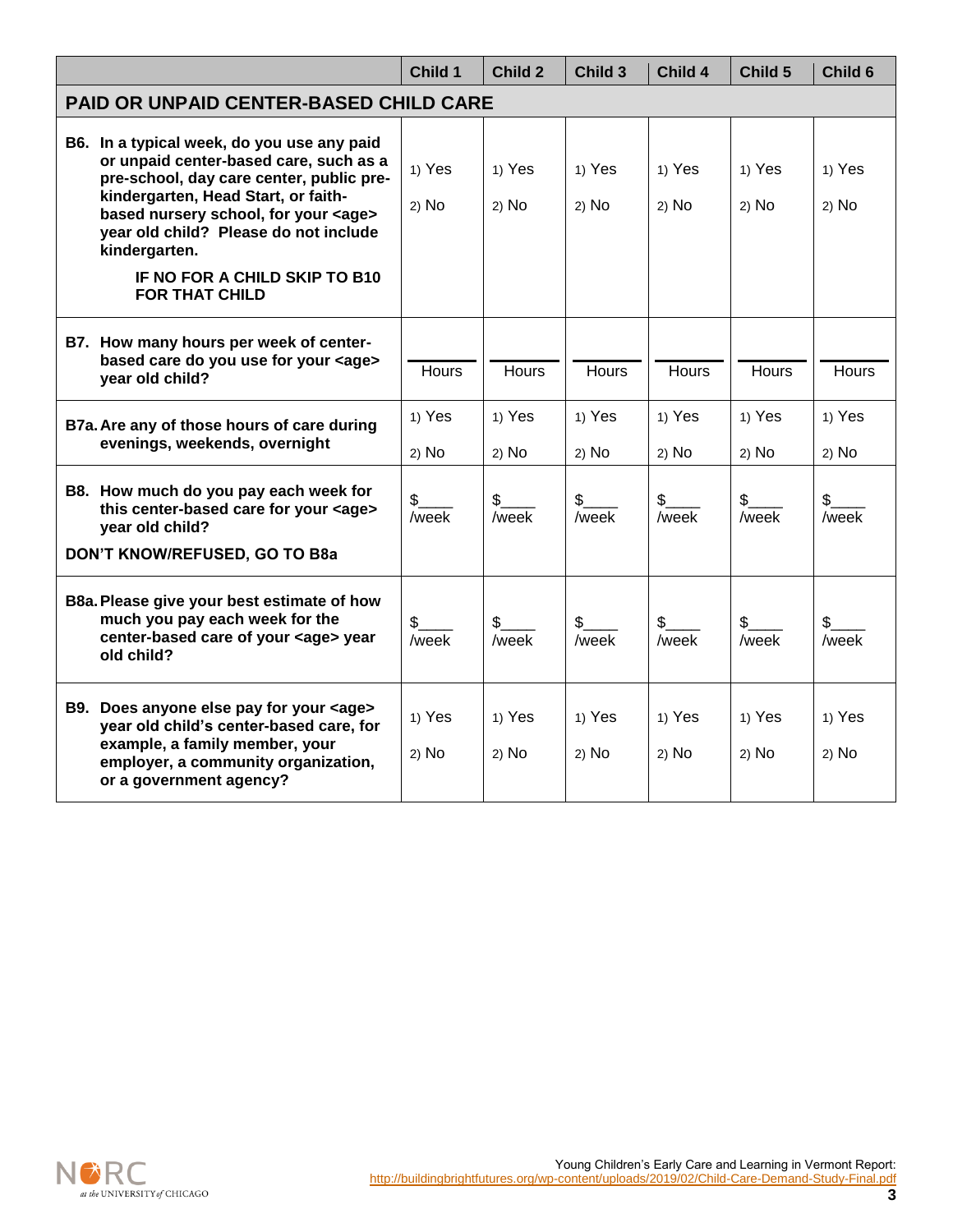|                                                                                                                                                                                                                                                                                                                                                              | Child 1                                                                                    | Child 2                                                                                  | Child 3                                                                                  | Child 4                                                                                  | Child 5                                                                                  | Child 6                                                                                  |
|--------------------------------------------------------------------------------------------------------------------------------------------------------------------------------------------------------------------------------------------------------------------------------------------------------------------------------------------------------------|--------------------------------------------------------------------------------------------|------------------------------------------------------------------------------------------|------------------------------------------------------------------------------------------|------------------------------------------------------------------------------------------|------------------------------------------------------------------------------------------|------------------------------------------------------------------------------------------|
| <b>PAID HOME-BASED CHILD CARE</b>                                                                                                                                                                                                                                                                                                                            |                                                                                            |                                                                                          |                                                                                          |                                                                                          |                                                                                          |                                                                                          |
| B10. In a typical week, do you use at least 5<br>hours of paid care from a home-based<br>child care provider for your <age> year<br/>old child? Please include home-based<br/>care where the provider is paid to care<br/>for your child even if you are not<br/>making the payment.<br/>IF NO FOR A CHILD SKIP TO<br/><b>SECTION C FOR THAT CHILD</b></age> | 1) Yes                                                                                     | 1) Yes                                                                                   | 1) Yes                                                                                   | 1) Yes                                                                                   | 1) Yes                                                                                   | 1) Yes                                                                                   |
|                                                                                                                                                                                                                                                                                                                                                              | 2) No                                                                                      | $2)$ No                                                                                  | $2)$ No                                                                                  | 2) No                                                                                    | $2)$ No                                                                                  | 2) No                                                                                    |
| B11 Did you have a personal relationship<br>with this home-based child care<br>provider before your <age> year old<br/>child started receiving care there? If<br/>child has more than one regular home-<br/>based provider, please describe the<br/>one who provides the most hours of<br/>care for your child.</age>                                        | 1) Yes<br>$2)$ No                                                                          | 1) Yes<br>$2)$ No                                                                        | 1) Yes<br>$2)$ No                                                                        | 1) Yes<br>$2)$ No                                                                        | 1) Yes<br>$2)$ No                                                                        | 1) Yes<br>2) No                                                                          |
| B12. As far as you know, how many<br>different families does this provider<br>provide paid child care to, including<br>your own?                                                                                                                                                                                                                             | $1) 1 \rightarrow$<br>skip to<br><b>B14</b><br>$2) 2 - 4$<br>families<br>$3) 5$ or<br>more | $1) 1 \rightarrow$<br>skip to<br><b>B14</b><br>$2) 2 - 4$<br>families<br>3) 5 or<br>more | $1) 1 \rightarrow$<br>skip to<br><b>B14</b><br>$2) 2 - 4$<br>families<br>3) 5 or<br>more | $1) 1 \rightarrow$<br>skip to<br><b>B14</b><br>$2) 2 - 4$<br>families<br>3) 5 or<br>more | $1) 1 \rightarrow$<br>skip to<br><b>B14</b><br>$2) 2 - 4$<br>families<br>3) 5 or<br>more | $1) 1 \rightarrow$<br>skip to<br><b>B14</b><br>$2) 2 - 4$<br>families<br>3) 5 or<br>more |
|                                                                                                                                                                                                                                                                                                                                                              | families                                                                                   | families                                                                                 | families                                                                                 | families                                                                                 | families                                                                                 | families                                                                                 |
| B13. As far as you know, is this provider<br>licensed or registered to provide child<br>care?                                                                                                                                                                                                                                                                | 1) Yes<br>$2)$ No                                                                          | 1) Yes<br>$2)$ No                                                                        | 1) Yes<br>$2)$ No                                                                        | 1) Yes<br>$2)$ No                                                                        | 1) Yes<br>$2)$ No                                                                        | 1) Yes<br>2) No                                                                          |
| B14. How many hours per week does your                                                                                                                                                                                                                                                                                                                       |                                                                                            |                                                                                          |                                                                                          |                                                                                          |                                                                                          |                                                                                          |
| <age> year old child spend in paid<br/>home-based care?</age>                                                                                                                                                                                                                                                                                                | Hours                                                                                      | Hours                                                                                    | Hours                                                                                    | Hours                                                                                    | Hours                                                                                    | <b>Hours</b>                                                                             |
| B14a. Are any of those hours of paid care                                                                                                                                                                                                                                                                                                                    | 1) Yes                                                                                     | 1) Yes                                                                                   | 1) Yes                                                                                   | 1) Yes                                                                                   | 1) Yes                                                                                   | 1) Yes                                                                                   |
| during evenings, weekends or<br>overnight?                                                                                                                                                                                                                                                                                                                   | $2)$ No                                                                                    | $2)$ No                                                                                  | $2)$ No                                                                                  | $2)$ No                                                                                  | $2)$ No                                                                                  | 2) No                                                                                    |
| B15. How much do you pay each week for<br>this home-based care for your <age><br/>year old child?<br/>DON'T KNOW/REFUSED, GO TO B8a</age>                                                                                                                                                                                                                    | \$<br>/week                                                                                | \$<br>/week                                                                              | \$<br>/week                                                                              | \$<br>/week                                                                              | /week                                                                                    | S.<br>/week                                                                              |
| B15a. Please give your best estimate of how<br>much you pay each week for the<br>home-based care of your <age> year<br/>old child?</age>                                                                                                                                                                                                                     | \$<br>/week                                                                                | \$<br>/week                                                                              | \$<br>/week                                                                              | /week                                                                                    | S.<br>/week                                                                              | /week                                                                                    |

Young Children's Early Care and Learning in Vermont Report: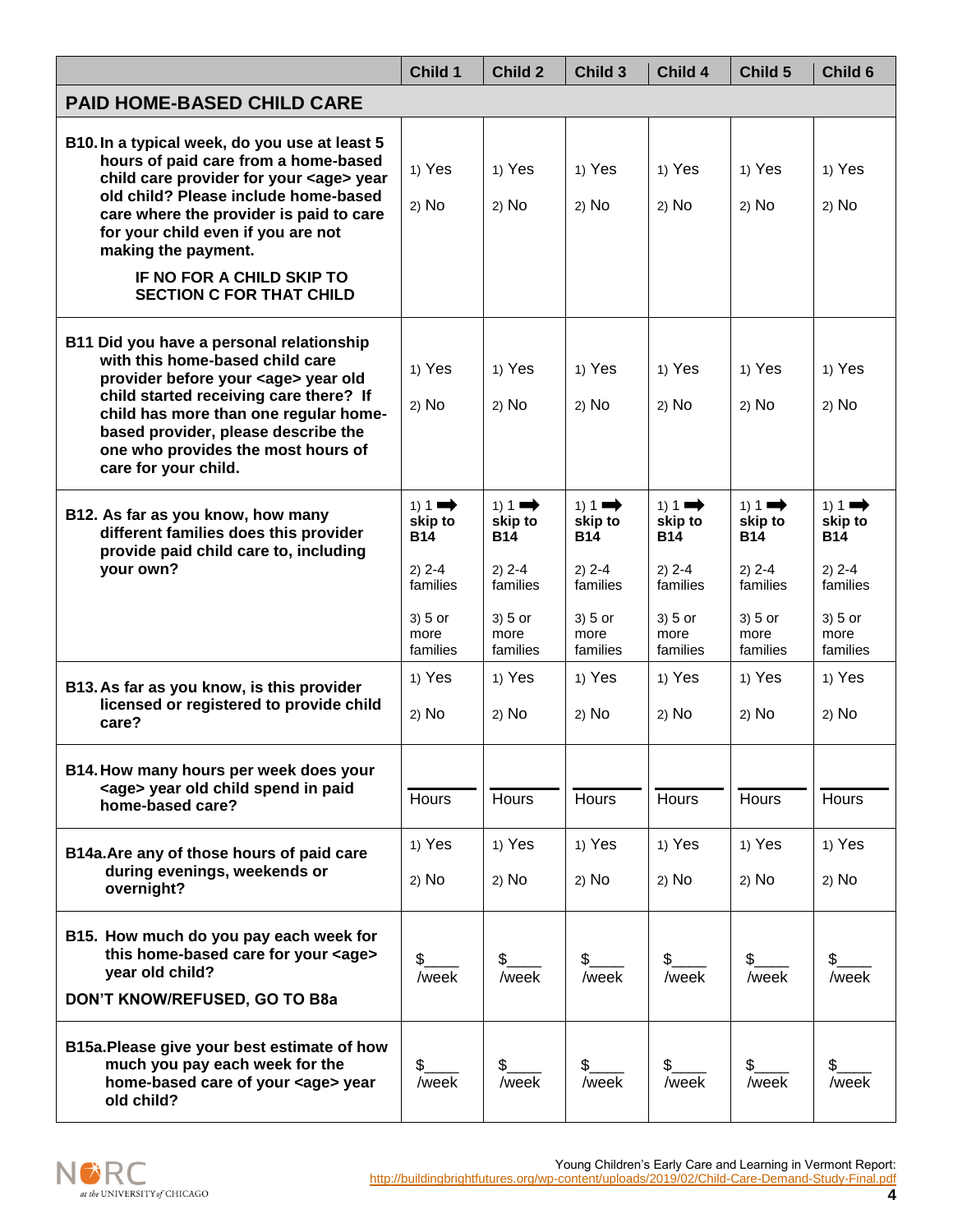# **Child Care Options**

## **C. Child Care Options**

These next questions are about how you view different types of childcare or after-school care for <textfill in age of randomly selected child> year olds. Please think about each type of care in general, not any specific program you know of. The types of care I will ask you about are: center care, relative or friend care and family child care.

Let's start with **CENTER CARE**. Examples of center care include preschools, Head Start, a pre-kindergarten program in a school, or a child care center.

|                                                                                                                                                                 | <b>Excellent</b> | Good | Fair | Poor | <b>No</b><br><b>Opinion</b> |
|-----------------------------------------------------------------------------------------------------------------------------------------------------------------|------------------|------|------|------|-----------------------------|
| How would you rate CENTER CARE                                                                                                                                  | ΙI               |      |      |      |                             |
| C1. How would you rate center care on<br>having a nurturing environment for<br><textfill age="" in="" random=""> year old<br/>children?</textfill>              | П                |      |      |      |                             |
| C2. How would you rate center care on<br>helping <textfill age="" in="" random=""><br/>year old children be ready to learn<br/>in school?</textfill>            | П                |      |      |      |                             |
| C3. How would you rate center care for<br>teaching <textfill age="" in="" random=""><br/>year old children how to get along<br/>with other children?</textfill> |                  |      |      |      |                             |
| C4. How would you rate center care on<br>affordability?                                                                                                         |                  |      |      |      |                             |
| C5. How would you rate center care on<br>flexibility for parents?                                                                                               |                  |      |      |      |                             |

Let us continue with **RELATIVE OR FRIEND CARE**, where a relative or close family friend cares for a child in the relative's/friend's home or the child's home.

|                                                                                                                                                                         | <b>Excellent</b> | Good | Fair         | Poor | <b>No</b><br><b>Opinion</b> |
|-------------------------------------------------------------------------------------------------------------------------------------------------------------------------|------------------|------|--------------|------|-----------------------------|
| How would you rate RELATIVE OR<br><b>FRIEND CARE</b>                                                                                                                    |                  |      | $\mathbf{L}$ |      |                             |
| C6. How would you rate relative or<br>friend care on having a nurturing<br>environment for <textfill in="" random<br="">age&gt; year old children?</textfill>           |                  |      | $\Box$       |      |                             |
| C7. How would you rate relative or<br>friend care on helping <textfill in<br="">random age&gt; year old children be<br/>ready to learn in school?</textfill>            |                  |      | $\Box$       |      |                             |
| C8. How would you rate relative or<br>friend care for teaching <textfill in<br="">random age&gt; year old children how<br/>to get along with other children?</textfill> |                  |      |              |      |                             |
| C9. How would you rate relative or<br>friend care on affordability?                                                                                                     |                  |      | L            |      |                             |
| C10. How would you rate relative or<br>friend care on flexibility for parents?                                                                                          |                  |      | L            |      |                             |



Young Children's Early Care and Learning in Vermont Report: <http://buildingbrightfutures.org/wp-content/uploads/2019/02/Child-Care-Demand-Study-Final.pdf>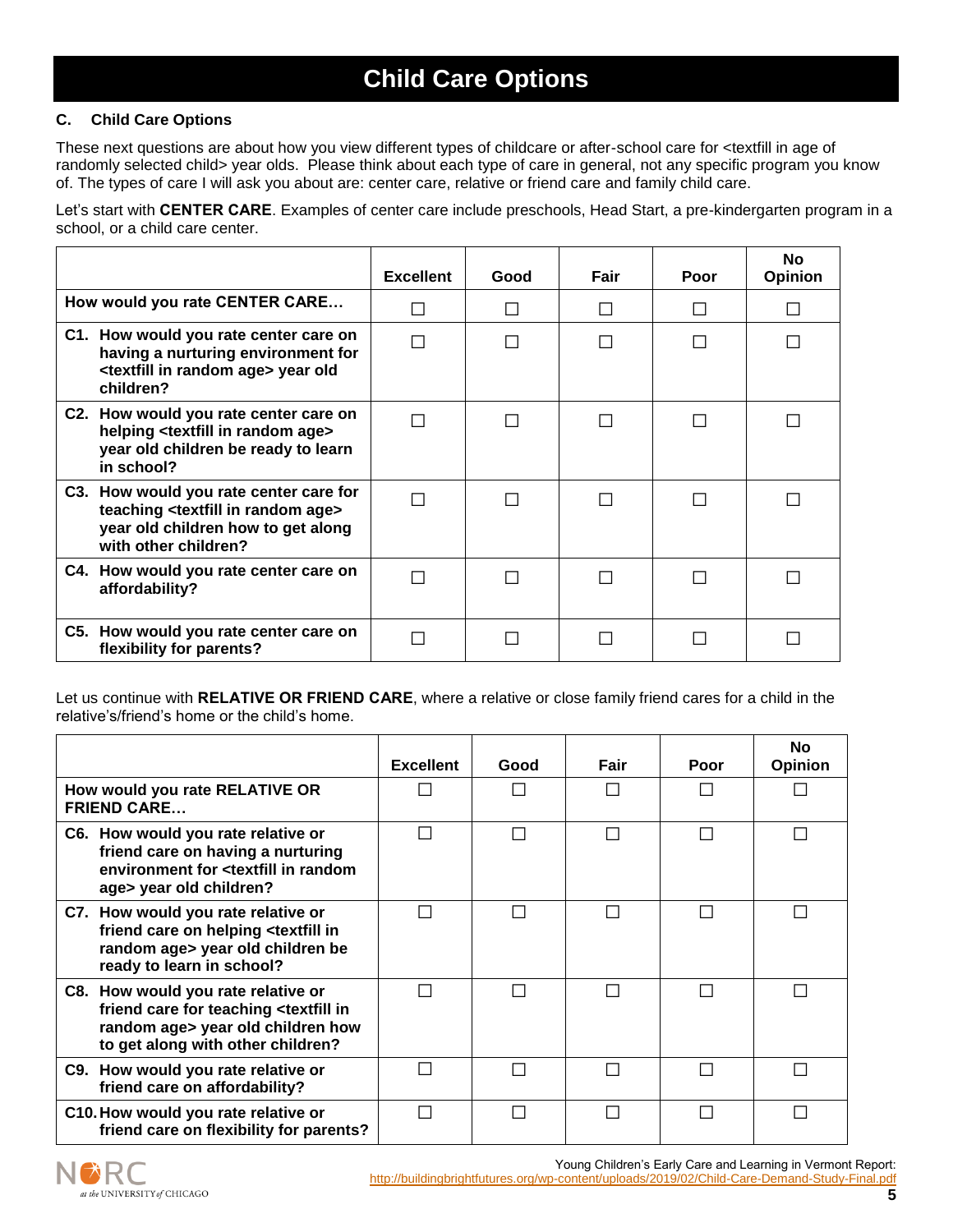Next let us think about **FAMILY CHILD CARE**, where an individual has a child care business in his or her own home and cares for a few or several children there.

|                                                                                                                                                                       | <b>Excellent</b> | Good          | Fair | Poor         | No<br><b>Opinion</b> |
|-----------------------------------------------------------------------------------------------------------------------------------------------------------------------|------------------|---------------|------|--------------|----------------------|
| How would you rate FAMILY CHILD<br>CARE                                                                                                                               |                  |               |      |              |                      |
| C11. How would you rate family child<br>care on having a nurturing<br>environment <textfill in="" random<br="">age&gt; year old children?</textfill>                  |                  |               |      | $\mathsf{L}$ |                      |
| C12. How would you rate family child<br>care on helping <textfill in="" random<br="">age&gt; year old children be ready to<br/>learn in school?</textfill>            |                  | $\mathcal{L}$ |      | $\Box$       |                      |
| C13. How would you rate family child<br>care for teaching <textfill in="" random<br="">age&gt; year old children how to get<br/>along with other children?</textfill> |                  |               |      | $\mathsf{L}$ |                      |
| C14. How would you rate family child<br>care on affordability?                                                                                                        |                  |               |      |              |                      |
| C15. How would you rate family child<br>care on flexibility for parents?                                                                                              |                  |               |      |              |                      |

These next questions are about how you have searched for non-parental care providers for your children.

### **C16. When did you last look for someone to care for one of your children at least five hours per week?**

- 1) Year: \_\_\_\_\_\_\_ Month: \_\_\_\_\_\_\_
- 2) Never

# **IF NEVER SKIP TO C21 ON NEXT PAGE**

- **C16a. At the time, how old was the child you were seeking care for? \_\_\_\_\_\_\_ YEARS**
- **C17.What was the main reason you were looking for care for this child at that time?**
	- $\Box$  1) So that I could work/change in work schedule
	- $\Box$  2) To provide my child educational or social enrichment
	- $\Box$  3) To give me some relief
	- $\Box$  4) To fill in gaps left by my main provider or before/after school
	- $\Box$  5) I wasn't satisfied with care
	- $\Box$  6) Wanted to reduce child care expenses
	- $\Box$  7) Provider stopped providing care
	- $\Box$  8) Child no longer eligible for previous care (e.g., aged out or summer break)

\_\_\_\_\_\_\_\_\_\_\_\_\_\_\_\_\_\_\_\_\_\_\_\_\_\_\_\_\_\_\_)

 $\Box$  9) Other (specify:

### **C18.What type of care did you consider?**

| Unpaid home-based                                       | Yes | N٥ |
|---------------------------------------------------------|-----|----|
| Center-based                                            | Yes | N٥ |
| Paid home-based with someone you<br>already knew        | Yes | N٥ |
| Paid home-based with someone you<br>didn't already know | Yes | N٥ |

### **C19.What was the result of this search for child care?**

- $\Box$  1) Found care
- $\Box$  2) Stayed with existing provider
	- 3) Decided not to use care other than parents
	- 4) Gave up search due to cost of available care
	- 5) Gave up search for another reason
- 6) Other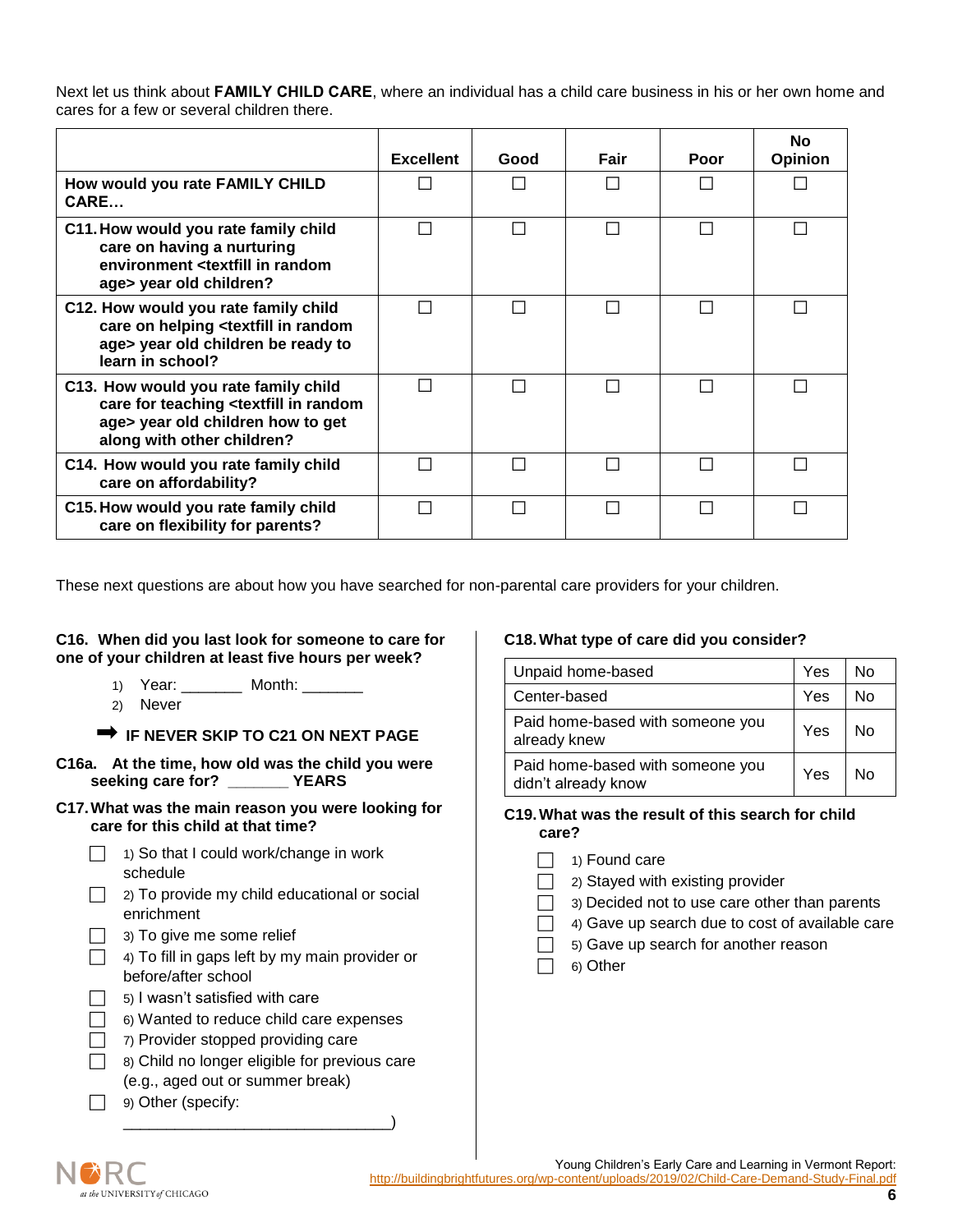## **C20.What was the main reason you made that decision?**

- 1) Had no other choices  $\Box$  2) Cost  $\Box$  3) Schedule  $\Box$  4) Location  $\Box$  5) Quality of care  $\Box$  6) 'Best feeling'  $\Box$  7) Provider had space available  $\Box$  8) Other (specify: \_\_\_\_\_\_\_\_\_\_\_\_\_\_\_\_\_\_\_\_\_\_\_\_\_\_\_\_\_\_\_)
- **C21.How much would you say the availability of child care and early learning affects how much you work?** 
	- 1) Very much
	- 2) Somewhat
	- 3) Not much
	- 4) Not at all

# **Parental Work Activities**

### **D. Parental Work Activities**

The next set of questions asks about your/and your spouse's work schedule(s.)

- **D1. Do you have a spouse or partner in the household?**
	- $\Box$  1) Yes  $\Box$  2) No

**IF NO GO TO D3** 

**D2. How many hours does that person spend working and commuting to and from work in a typical week? Please enter 0 if your spouse/partner does not work in a typical week.**

 $\_$ HOURS

**D3. In a typical week, how many hours were you, or both you and your spouse or partner if applicable, at work or commuting at the same time?**

 $\_$ HOURS

- **D4. Are all of these hours between 8am and 8pm Monday through Friday?**
	- $\Box$  1) Yes 2) No
- **D5. How far in advance do you usually know what days and hours you (and your spouse or partner if applicable) will need to work?** 
	- 1) One week or less
	- 2) Between 1 and 2 weeks
	- 3) Between 3 and 4 weeks
	- 4) 4 weeks or more
- **D6. Approximately how many days in the last 3 months did you (or your spouse or partner if applicable) have to make special arrangements at work to care for one of your children under six because a provider was sick or unavailable?**

**Don't count days that were holidays anyway. Please enter 0 if no days.** \_\_\_\_\_\_\_\_\_\_\_\_\_\_\_Days

**D7. Approximately how many days in the last 3 months did you (or your spouse or partner if applicable) have to make special arrangements at work to care for one of your children under six for some other reason (for example, a child was sick, transportation broke down, or any other reason)?** 

**Don't count days that were holidays anyway. Please enter 0 if no days**.

\_\_\_\_\_\_\_\_\_\_\_\_\_\_\_Days